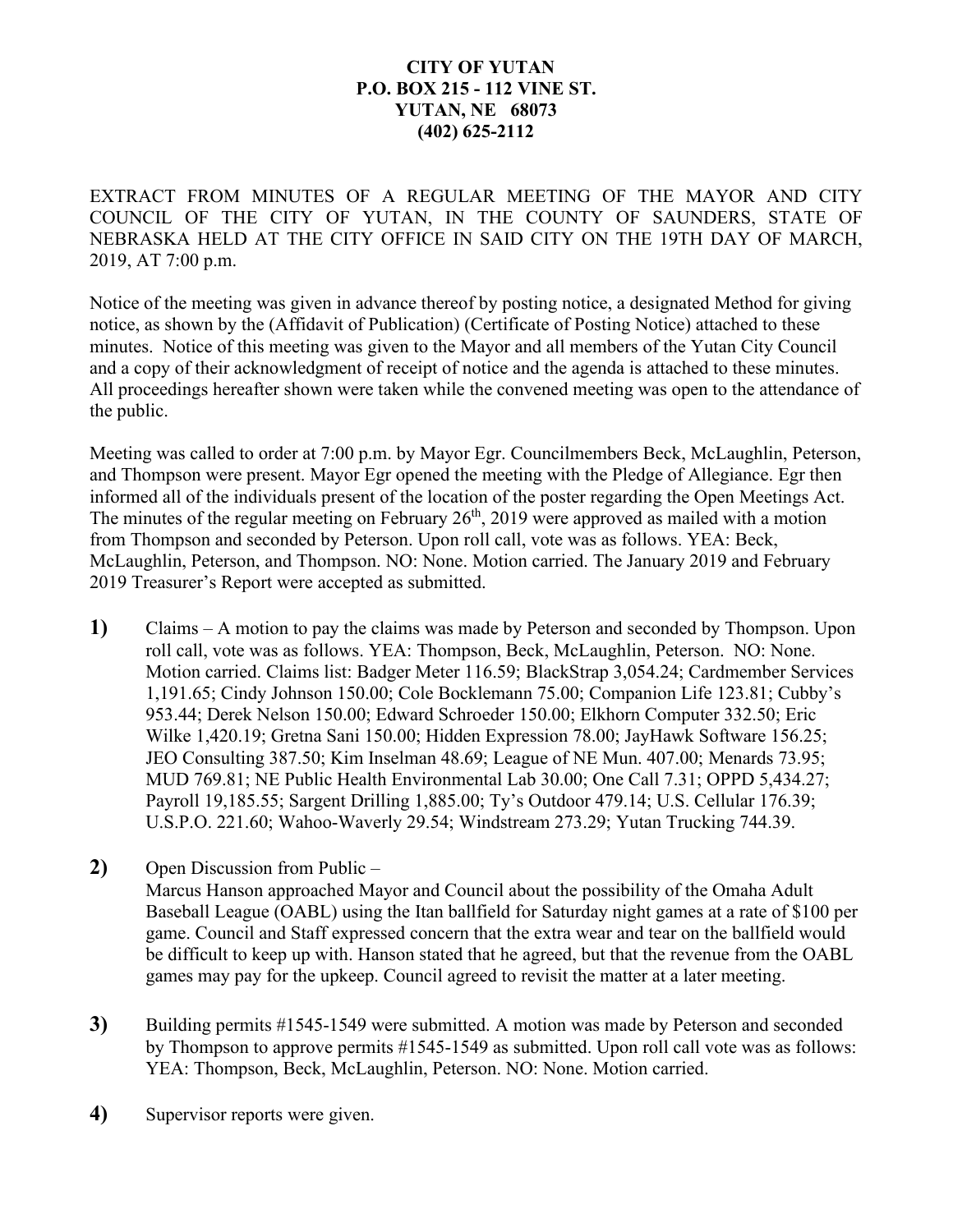## Page 2

- **5)** A motion to issue a special designated liquor license to Chieftain Community Club for Yutan Days Festival - located at 108 Vine Street, Yutan, NE on June 21<sup>st</sup>, 22<sup>nd</sup>, and 23<sup>rd</sup> from 6:00 a.m.−2:00 a.m. for Yutan Days was made by McLaughlin and seconded by Peterson. Upon roll call vote was as follows: YEA: Thompson, Beck, McLaughlin, Peterson. NO: None. Motion carried.
- **6)** Discussion was held regarding parking regulations on Second Street from Oak to Maple Street. Council concluded that the matter will be resolved at the next regular meeting via a resolution. Councilmember Thompson also requested that the issue of downtown parking be revisited at a later meeting.
- **7)** Discussion was held to look into water main break and get some bids to do some scheduled repair. A motion to leave the water main break near the intersection of Highway 92 and BSNF Railroad alone until further notice was made by Thompson and seconded by Beck. Upon roll call vote was as follows: YEA: Thompson, Beck, McLaughlin, Peterson. NO: None. Motion carried.
- **8)** Discussion was held regarding hiring a Building Inspector until new Utility Superintendent is hired. Councilmember Beck noted that he would like to utilize a contractor that the City had previously used for building inspections. Councilmember McLaughlin proposed that Eric Wilke be retained as a part-time employee for building inspections. City Administrator Bockelmann stated that he was looking into interlocal agreements and private contractors for building inspections. City Administrator Bockelmann also stated that he would check with the City Attorney about retaining employees as part-time.
- **9)** Discussion was held regarding purchasing or leasing a Skid Loader and UTV. Councilmember Thompson stated that our current lease was expiring and that most companies are no longer able to lease equipment for one year to most government organizations. Thompson stated that he would like to go with the Caterpillar equipment.

Councilmember Thompson brought up the possibility of selling the City's tractor to finance the purchase of the Skid Loader and UTV. This item will be readdressed at next meeting, so City Administrator Bockelmann can examine the City's current lease and provide further information.

- **10)** Mayor Egr explained what the City had previously done to repair downtown sidewalks. Council discussed potential options for repairing the sidewalk on the south side of Vine Street and asked Staff to obtain two bids for the repair work.
- **11)** City Administrator Bockelmann presented information regarding a homeowner-occupied grant program through SENDD. Bockelmann let the Council know that he would be advertising the grant pre-application and provide information on the City's website and social media account.
- **12)** Discussion was held regarding the wage for utility assistant position. No action was taken.
- **13)** Discussion was held about fixing cedar drive as listed on the One & Six Year Plan. Council also requested that Staff obtain two bids for the potential repair of the water main break near the intersection of Highway 92 and BSNF Railroad.